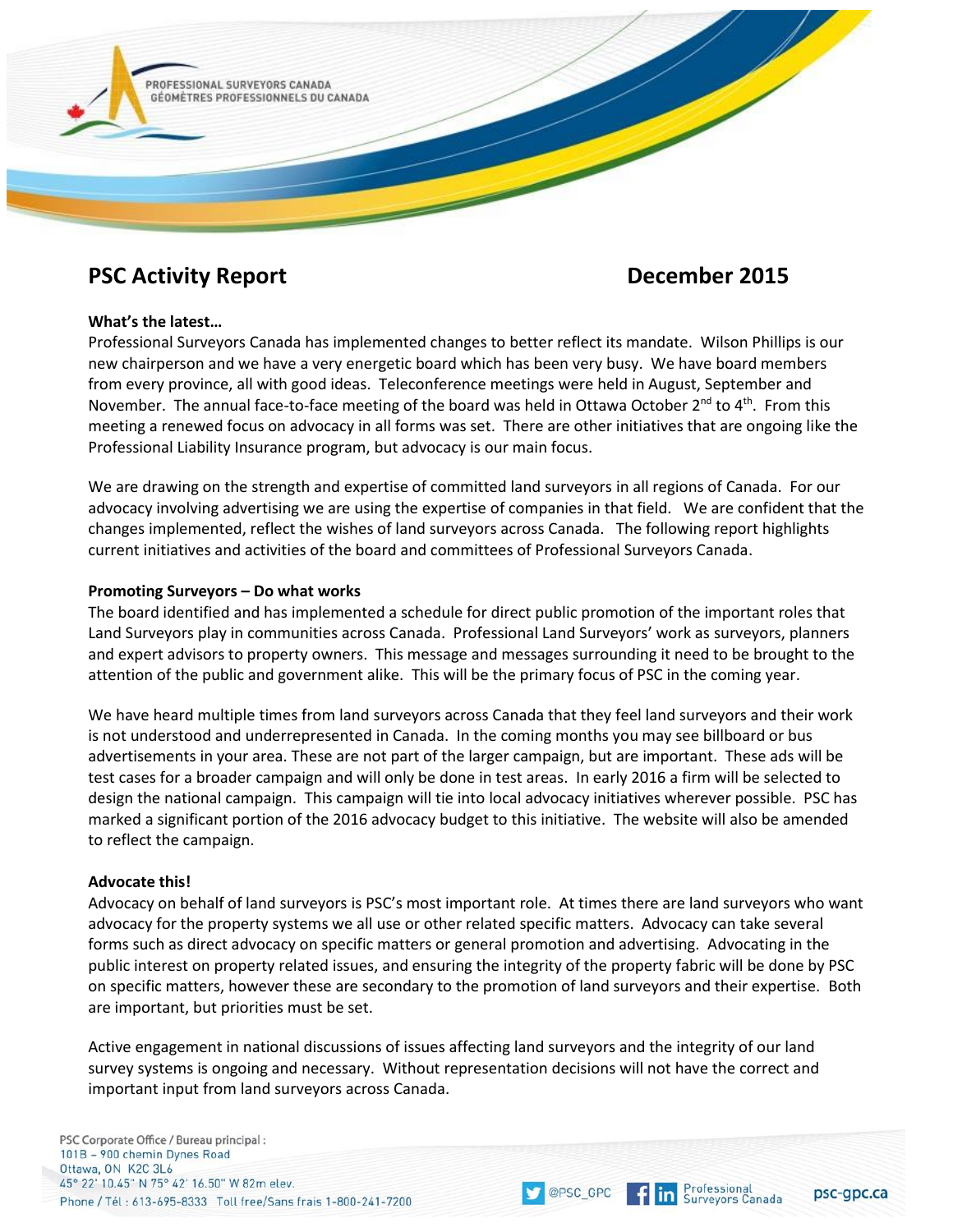The future of our profession and industry cannot be left in a voiceless vacuum. There seems to be no shortage of issues to consider, and certainly we prioritize our efforts. Recent activities on the advocacy front not directly related to the promotion land surveyors and their services include the following:

- The Board is presently reviewing a draft discussion paper prepared by the PSC Advocacy Committee on issues to be considered in the implementation of coordinate based cadastres.
- Gabriel Arancibia, PSC Director for Quebec, represented PSC as an invited attendee at the Ontario Parcel Exchange Round Table Panel Discussion hosted by ESRI Canada at the ESRI Canada User Conference in Toronto in October.
- Fred Hutchinson, executive director of the ANSLS, made a presentation to the PSC Board in October on the government initiatives in Nova Scotia to privatize the Nova Scotia land registry system.
- The PSC Advocacy Committee has produced a public information pamphlet on the importance of preserving survey monumentation.
- Gabriel Arancibia, PSC Director for Quebec, made a presentation to the PSC Board in October on the status of the Quebec Cadastral Reform Initiative, lessons learned, and next steps.

# **Communicate this**

Communications with the membership have improved substantially to ensure that our members know exactly what we are doing for you. Briefing notes such as this one will be sent out quarterly and interim updates will be sent when important changes occur. This is in addition to the weekly Horizon newsletter that members receive.

The membership lists for PSC have been updated. There was an issue regarding land surveyors who either paid or signed up but did not go to the website to register. We have added everyone we could and will not require people to register unless they need to update their information. If you pay your dues, we will register you with the information we have. This required substantial effort by our staff and volunteers. The email updates do have an unsubscribe button if you decide you no longer wish to receive communications from PSC.

# **Virtuous Circles**

Membership is the primary way PSC pays for its activities. Growing membership is a virtuous circle. If we have sufficient funding and support, together we can do cool stuff. The cool stuff allows land surveyors to project their place and importance in Canada which will lead to land surveyors having their voices being heard. The counter is unfortunately true. The public and government don't care about issues that they haven't heard of. For the past few years PSC have had the support of all registered land surveyors in British Columbia, Alberta, Saskatchewan, Manitoba, Nova Scotia, PEI, Newfoundland and until recently New Brunswick. Membership in Ontario and Quebec has been supported by dedicated land surveyors who have seen the benefits in PSC's work.

Substantial financial resources have been used to set up PSC and make it compliant with changes to new Not-For-Profit regulations. It cannot be overstated how many hours have been spent by staff and volunteers to get PSC to the stage it is at now. The brunt of this effort has been borne by a disproportionate group of land surveyors. Other funding sources are being sought to assist PSC activities.

# **Professional Liability Insurance Program**

The Board received a report from the Professional Liability Insurance Committee in August, 2015. The report recommended the formation of a "not-for-profit" corporation to manage the PLI program going forward. This recommendation follows from a 2014 actuarial study, and legal advice that an incorporated entity is required to enable the PLIC to enter into formal contracts and agreements with the various parties to the insurance agreement. The Chair of the PLIC attended the September 2<sup>nd</sup> Board teleconference to discuss the recommendation.